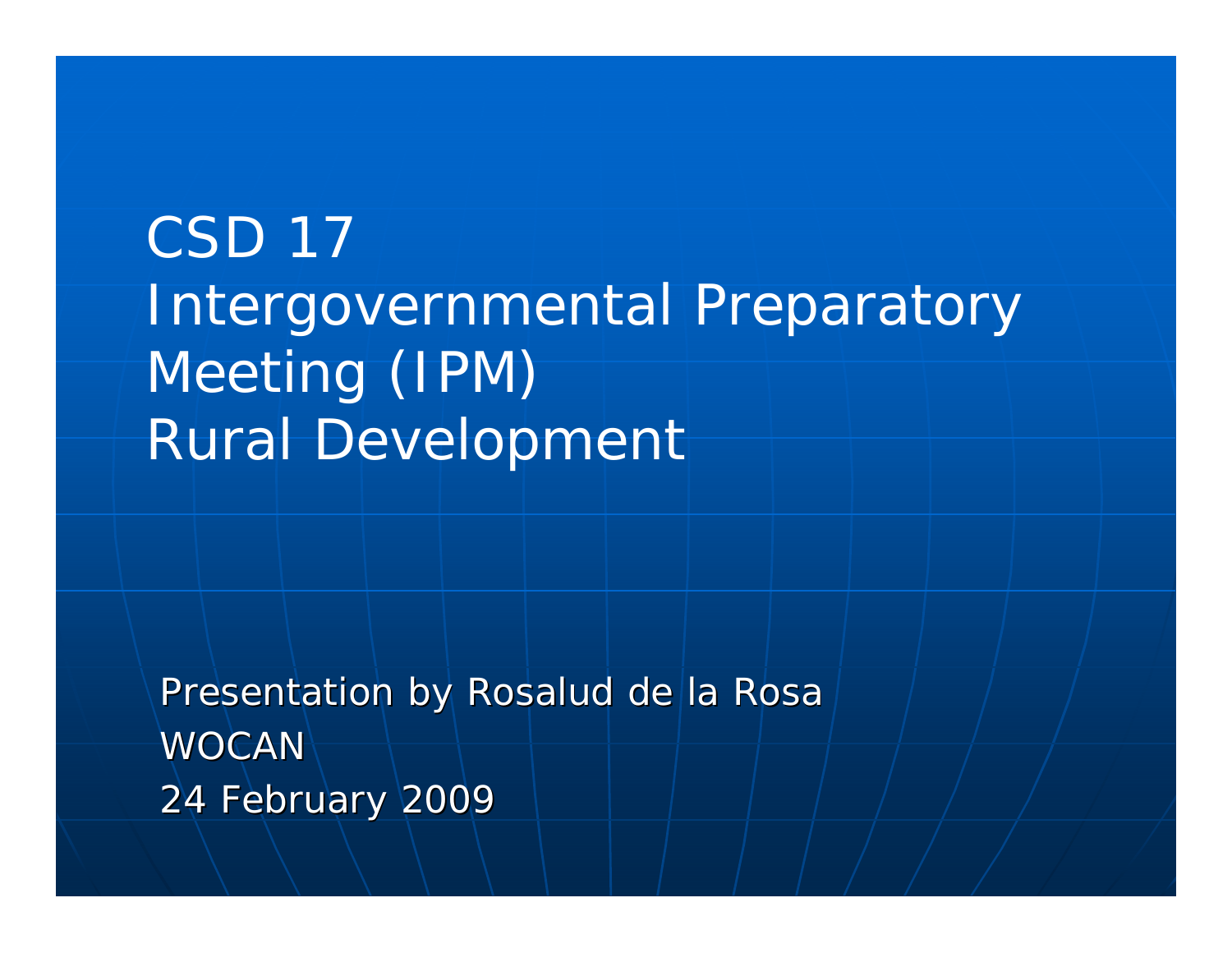## **Outline of Presentation**

#### Part One

 $\blacksquare$  Key messages of the Women Major Group

Part Two

Framework on Policies, Institutions and Processes – *the PIPs framework framework* –– a SARD Policy Assessment Framework

#### Part Three

- $\blacksquare$ Network of Women Agriculture Ministers and Leaders
- $\blacksquare$  Rural Women Leadership Training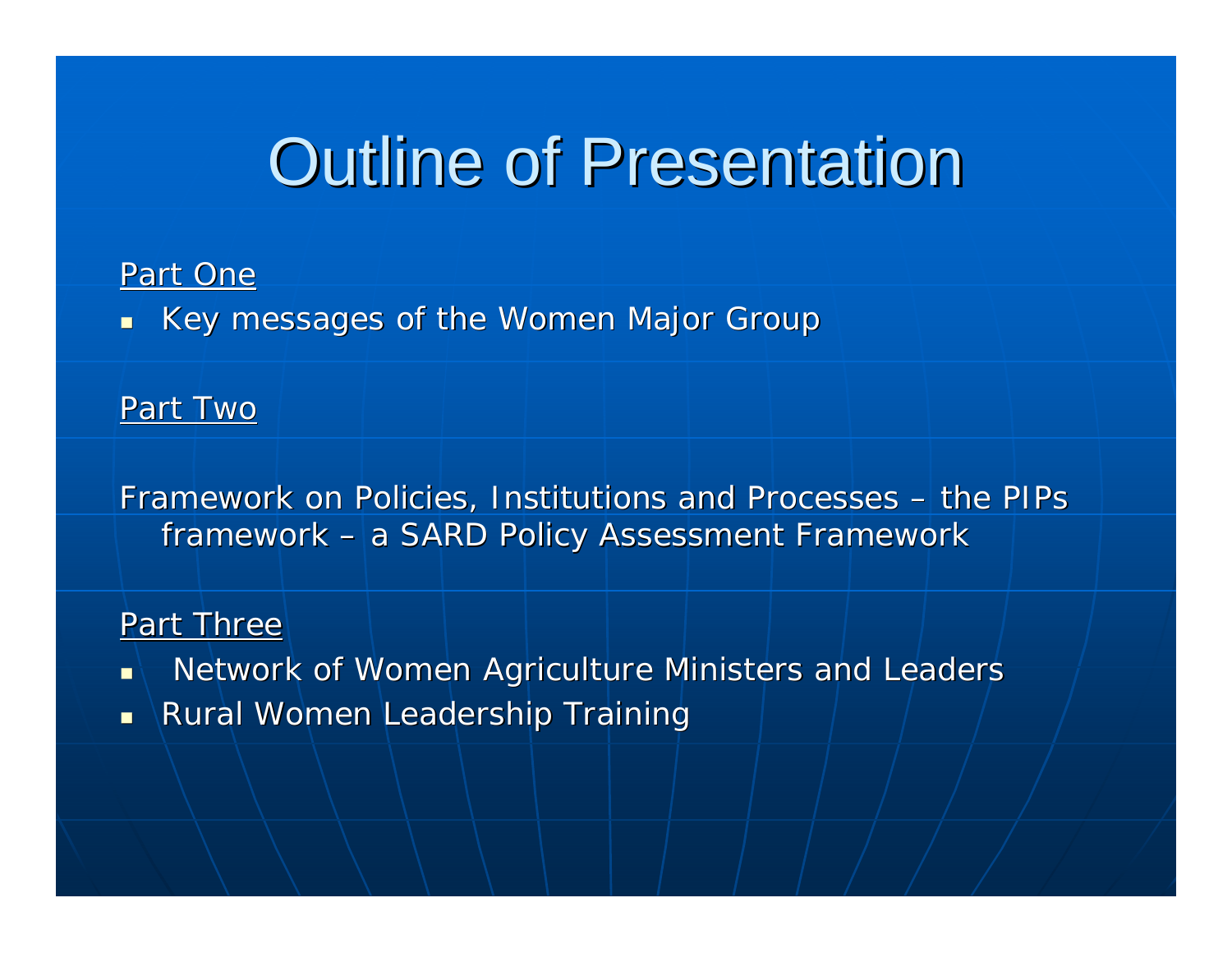# **Challenges and Opportunities Challenges and Opportunities**

**How do we convert the Food Crisis and Food Food Crisis and** *Climate Change into an Opportunity? Climate Change into an Opportunity?*

 $\mathbb{R}^2$ **How do we change the way we do we do we do we do we do we do we do we do we do** business?

 $\blacksquare$  How do we situate our positions at the **Copenhagen negotiations? And also at<br>the Rome and New York processes<br>leading to the new global governance<br>on World Food Security and Nutrition?**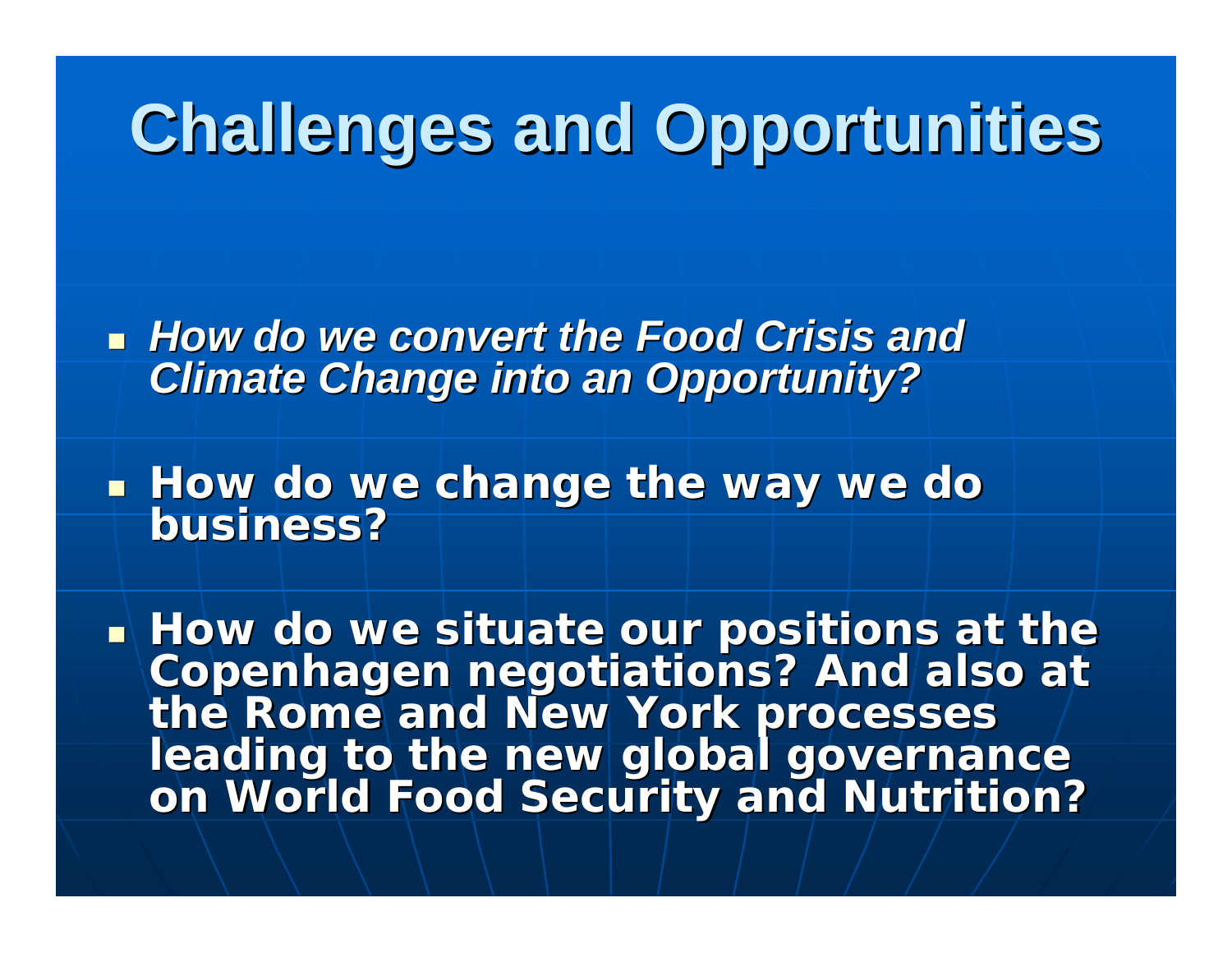# **Women Major Group perspectives perspectives**

- **Iow political will and a great deal of** cultural bias
- **n** gender-blind policies and programmes
- **nale-dominated agriculture sector**
- $\blacksquare$  lack of capacity to integrate gender issues
- $\blacksquare$  Under-funded institutions $\dashv$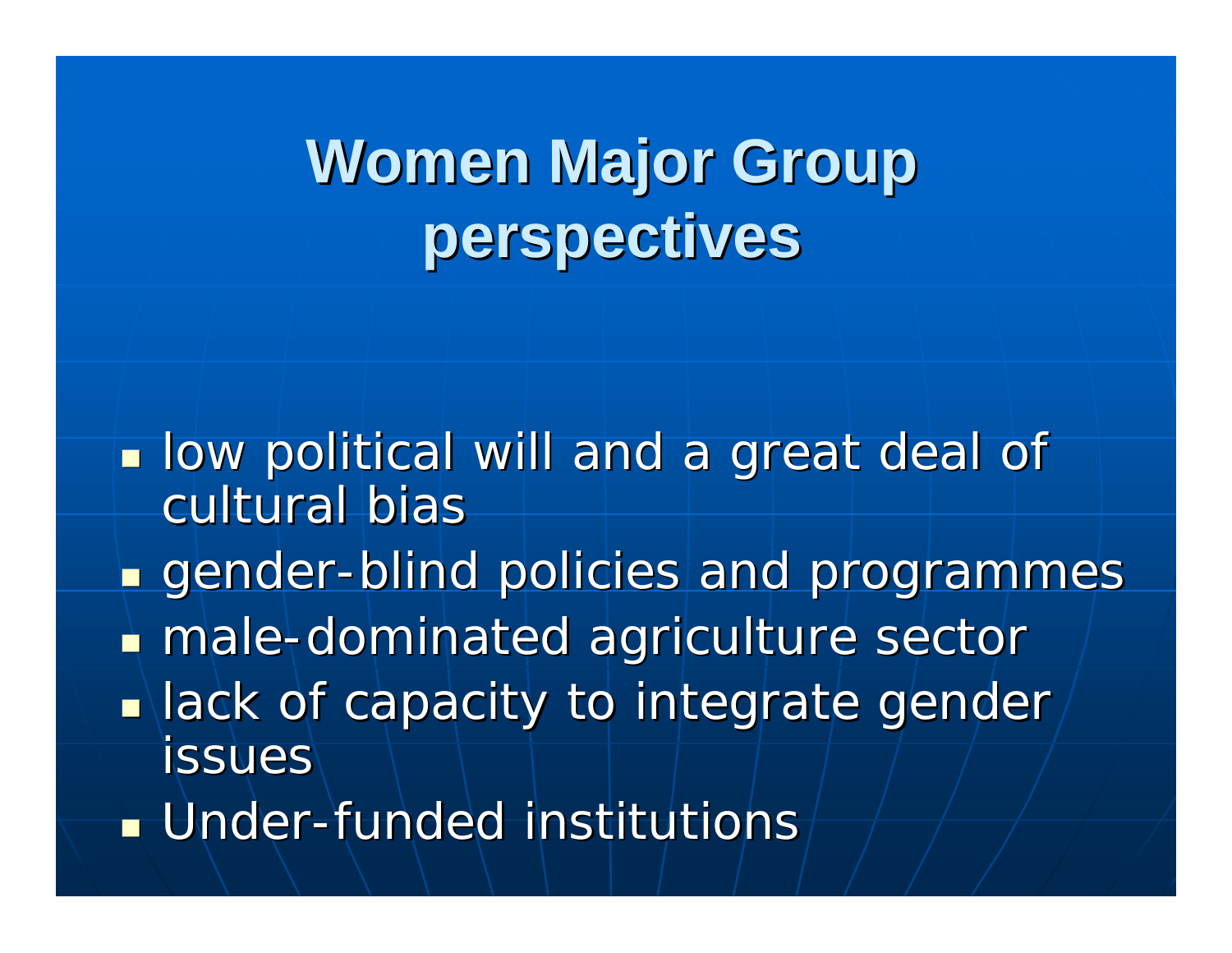## **Recognize women as the drivers of** *rural development rural development*

Particularly in many low income countries, where<br>agriculture accounts for an average of 32 per<br>cent of GDP, and where an average of 80 per<br>cent of the countries' poor live and work in rural areas, women make up a substantial<br>majority of the agricultural workforce and<br>produce most of the food that is consumed<br>locally ...The vast majority of food production *locally …The vast majority of food production<br>that is attributable to women (60 – 80%) – 80%) makes them the principal agents of food makes them the principal agents of food security and household welfare in rural areas. security and household welfare in rural areas.*

Source: World Bank, FAO and IFAD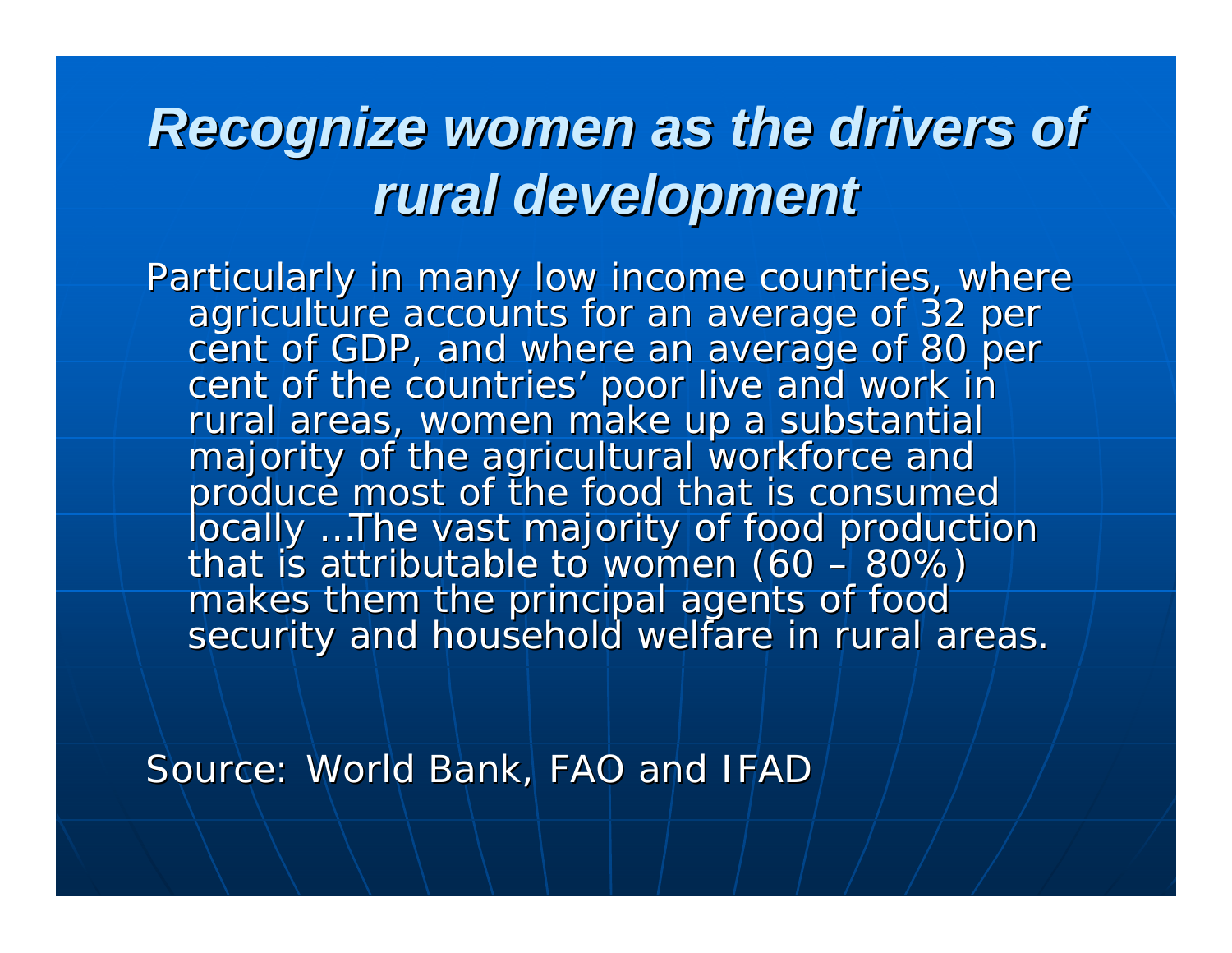*The face of the small holder farmer and The face of the small holder farmer and natural resource manager is primarily natural resource manager is primarily female*

Painting the picture

*day -to -day realities that women face day realities that women face* 

*how and who produces the food how and who produces the food*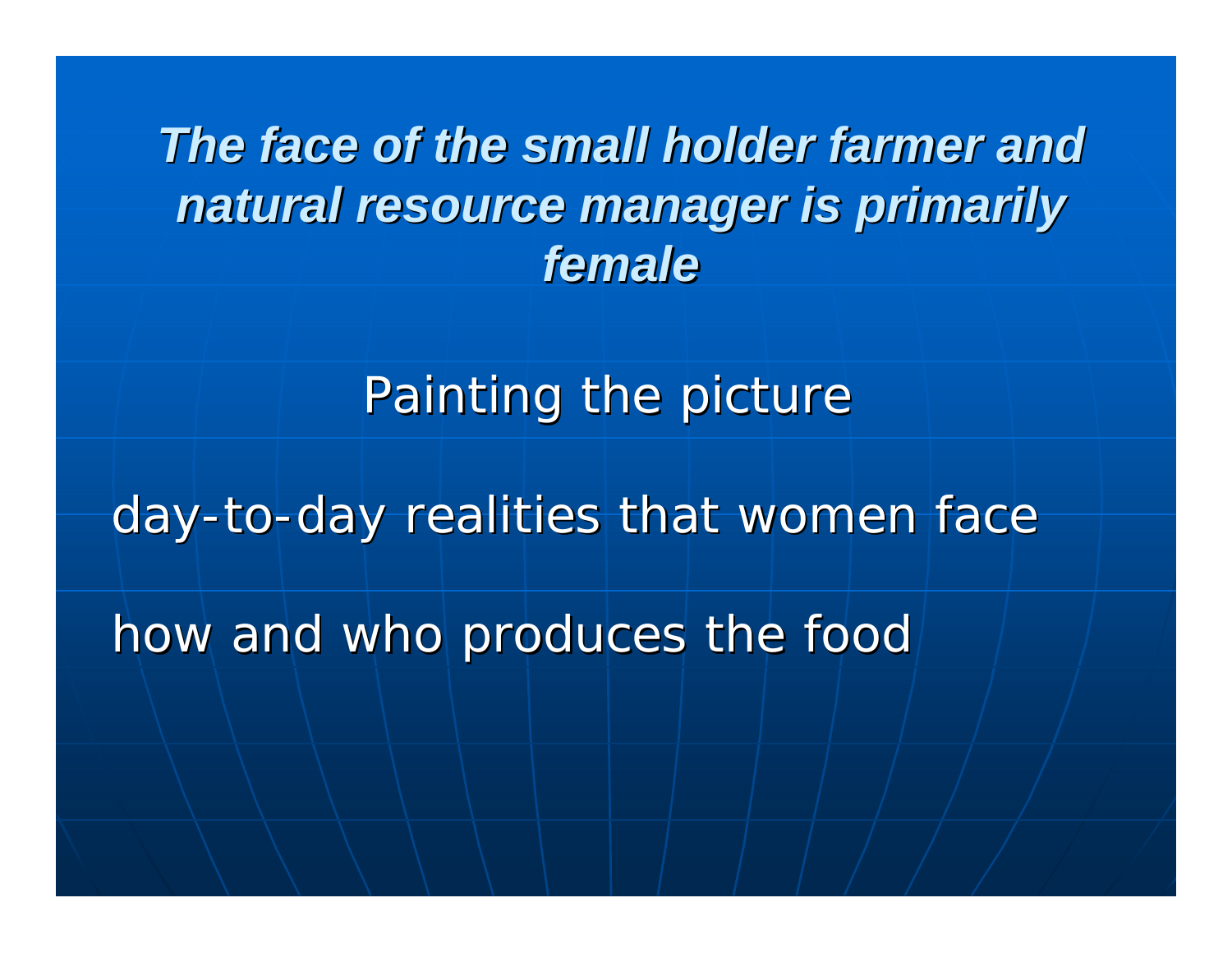#### *Transforming agriculture institutions, Transforming agriculture institutions,*  structures and programmes

**.** 

Enabling conditions to position women farmers and the women and men professionals in agriculture at the center of reorientation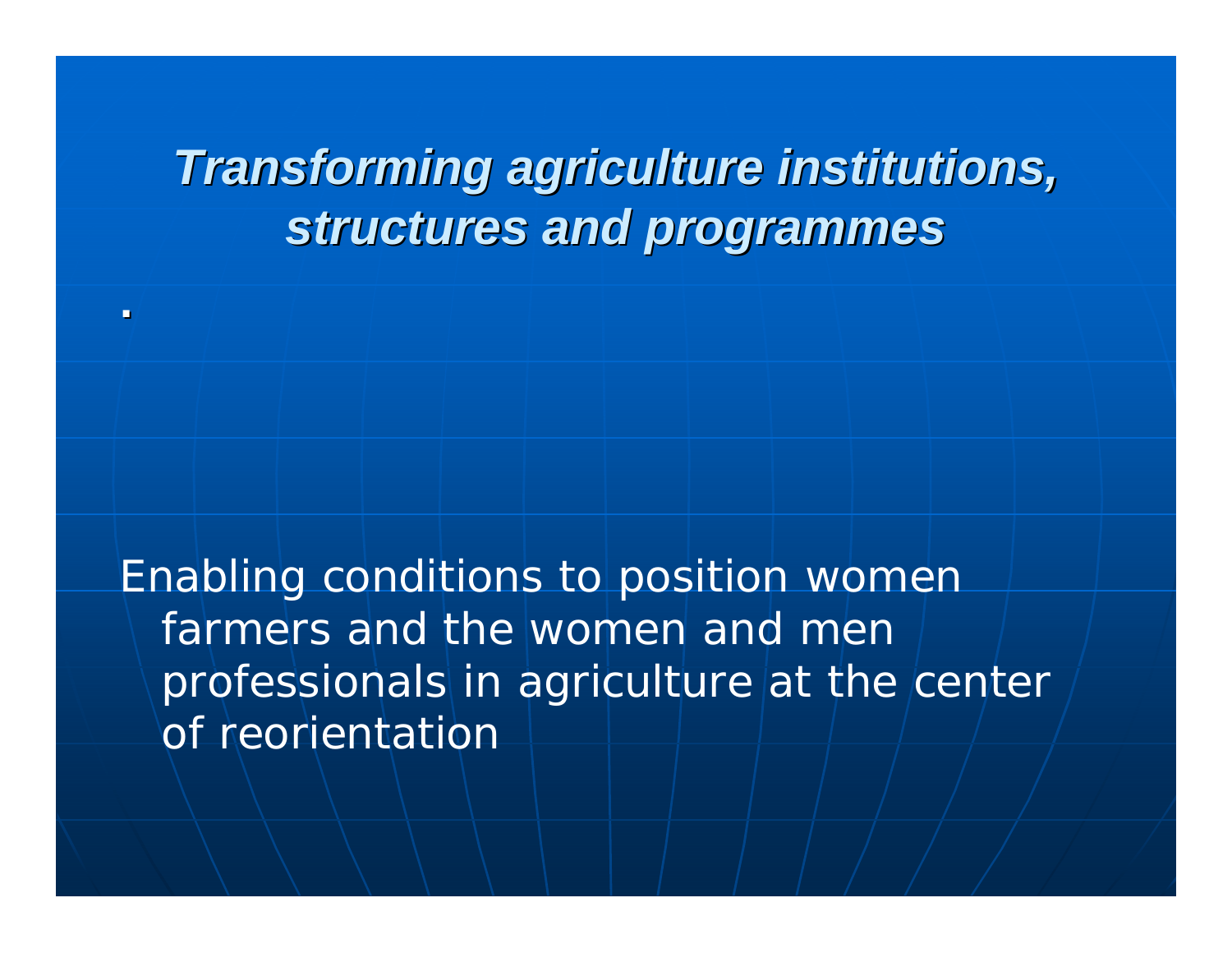#### **Call for Partnerships Call for Partnerships**

*Linking women agricultural leaders and women farmers* 

*Strengthen advocacy to bring up the causes of gender equality*

*Get committed women into leadership positions* 

*Nurture, support and motivate them to help them do their tasks effectively – to work collectively*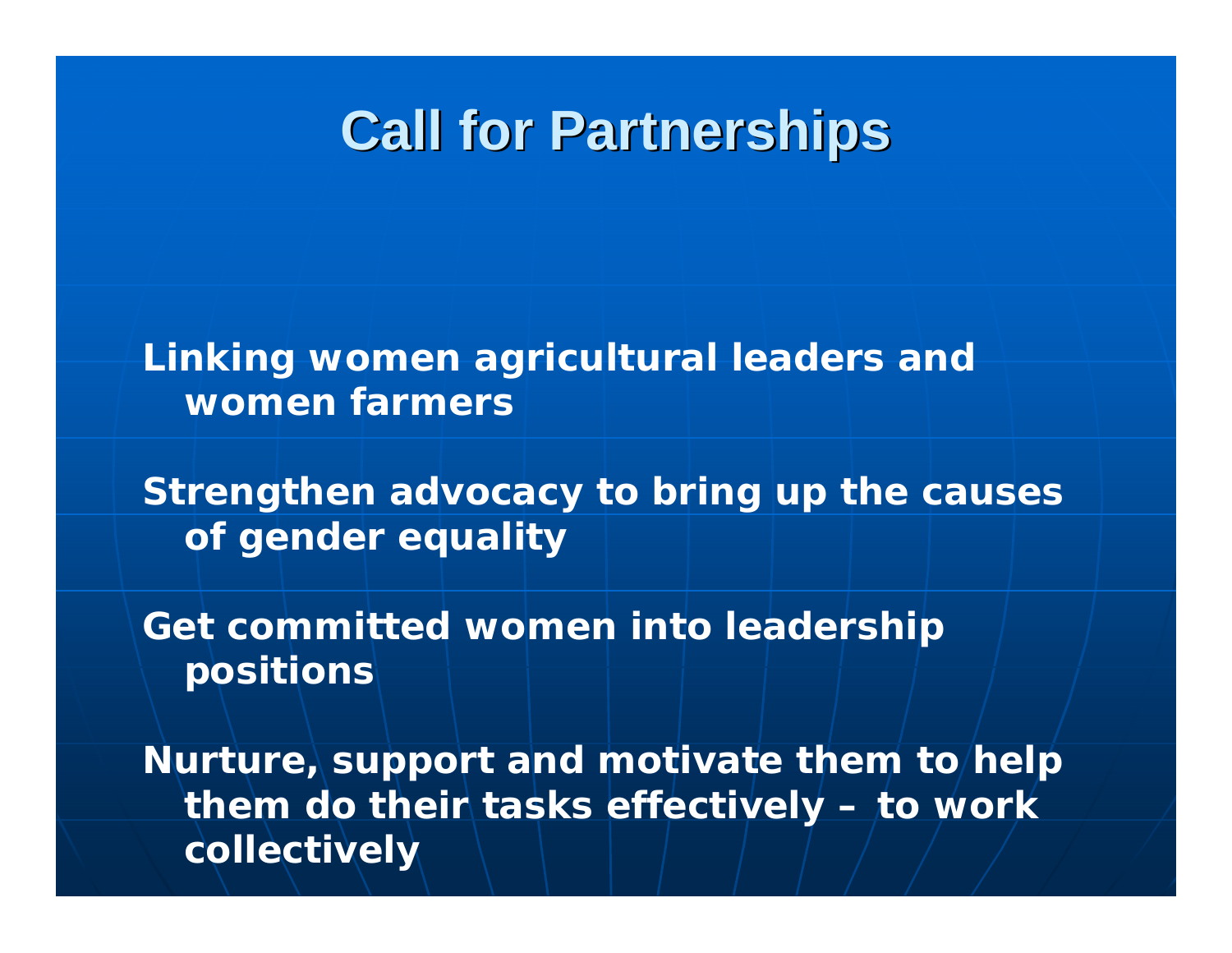**POLICIES, INSTITUTIONS AND POLICIES, INSTITUTIONS AND PROCESSES (PIPs) A POLICY ASSESSMENT FRAMEWORK**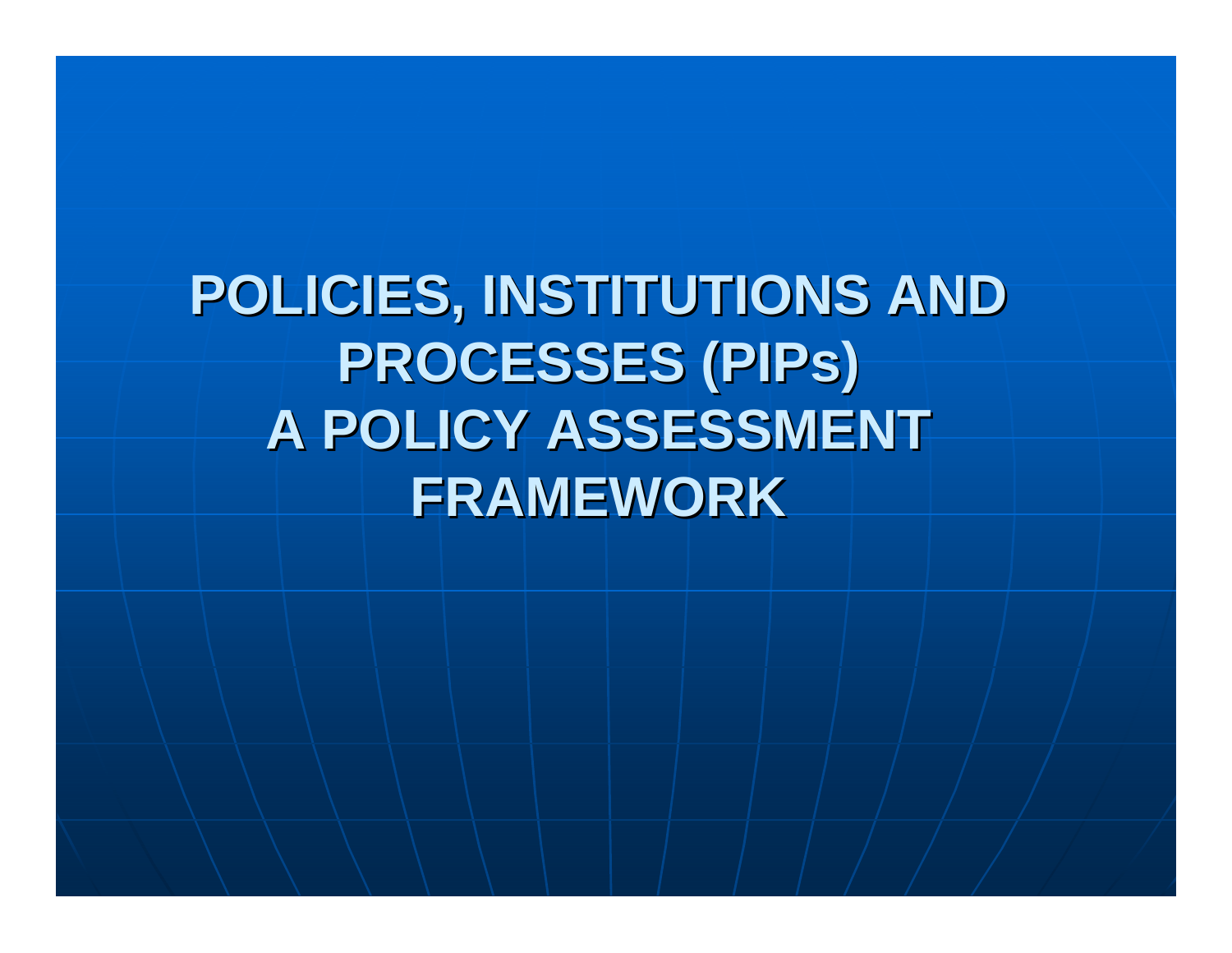### **PIPs Framework PIPs Framework**

| <b>POLICIES</b>                      | <b>Enabling Environment</b>                                                              |                                                                                                          |
|--------------------------------------|------------------------------------------------------------------------------------------|----------------------------------------------------------------------------------------------------------|
|                                      | <b>INSTITUTIONS</b>                                                                      | <b>PROCESSES</b>                                                                                         |
| Reform agriculture<br>extension      | Ministry of<br>$\bullet$<br><b>Agriculture and</b><br>Environmenet                       | Facilitate access to gender-sensitive<br>training, access to information.                                |
| institutions by<br>increasing the    | <b>Ministry of Planning</b><br>$\bullet$<br>and Finance                                  | Facilitate networking exchange.                                                                          |
| number of women<br>enrolled and      | <b>Research and</b><br>$\bullet$<br>training institutions<br><b>Farmers</b><br>$\bullet$ | <b>Ensure participation of diverse</b><br>stakeholders and marginalized<br>groups in policy formulation. |
| trained in<br>agricultural           | organizations<br>Women's<br>$\bullet$                                                    | Promote action-research by local                                                                         |
| extension with<br>better incentives. | organizations (local<br>and national)<br>Trade and workers'<br>$\bullet$<br>union        | groups.<br>Promote monitoring with<br>stakeholders participation.                                        |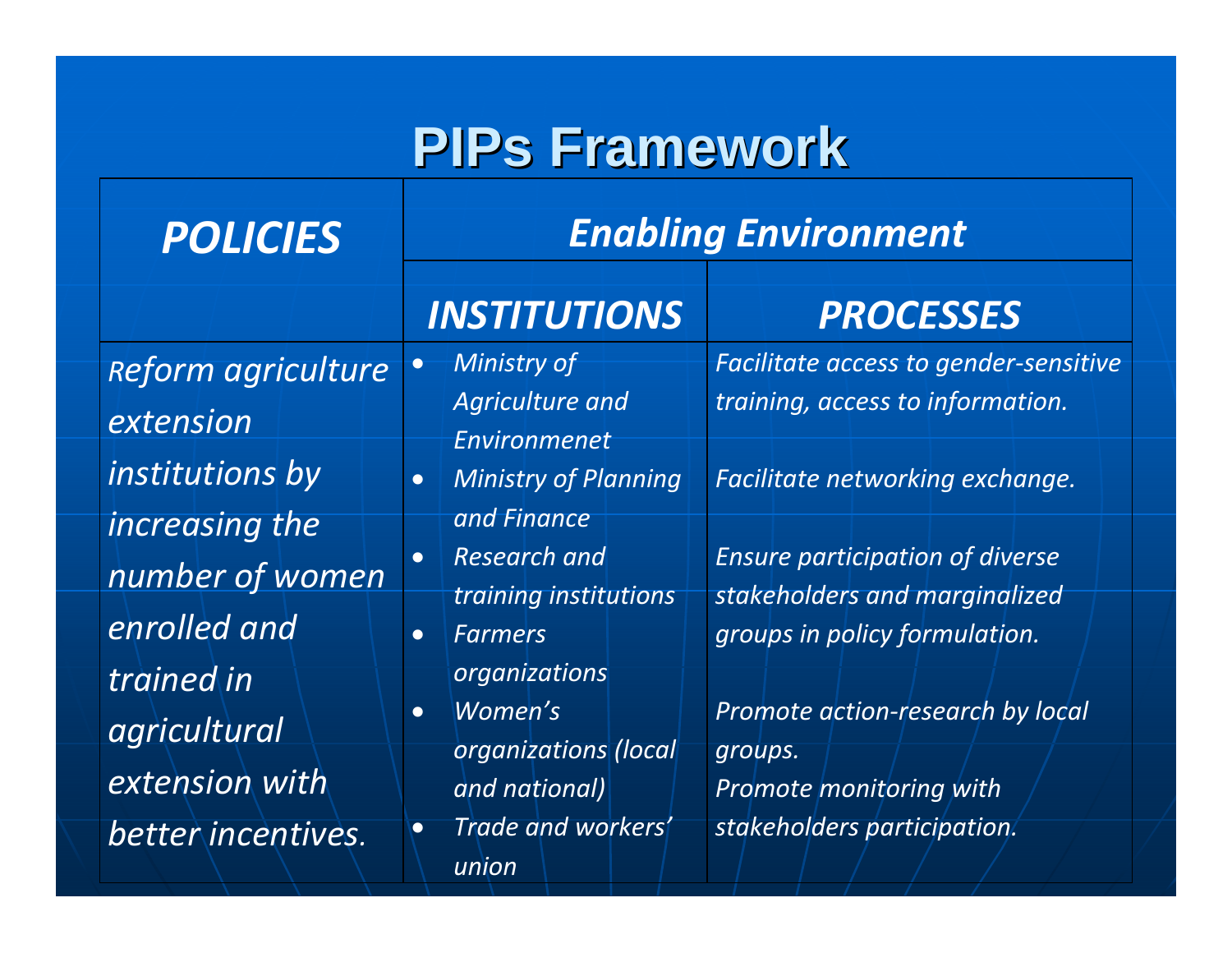### **PIPs Framework PIPs Framework**

| <b>POLICIES</b>                                                                         | <b>Enabling Environment</b>                                  |                                                                                                    |
|-----------------------------------------------------------------------------------------|--------------------------------------------------------------|----------------------------------------------------------------------------------------------------|
|                                                                                         | <b>INSTITUTIONS</b>                                          | <b>PROCESSES</b>                                                                                   |
| Support training of<br>women leaders on<br>skills for negotiation<br>and advocacy based | -Ministry of Agriculture<br>- Vocational training<br>schools | Facilitate networking and<br>experience exchange<br>among government and<br>civil society leaders. |
| on 'training of<br>trainers" principle                                                  | - Farmers Field Schools                                      | Develop a "community-<br>of- practice" that share                                                  |
| that will help<br>increase their                                                        | -Farmers organizations                                       | their experiences when<br>using skills and tools                                                   |
| <i>influence</i> .                                                                      | - Local women's<br>groups and support<br>organizations       | acquired among those<br>trained leaders.                                                           |
|                                                                                         | - Cooperatives                                               | Offer training in leadership and<br>negotiation.                                                   |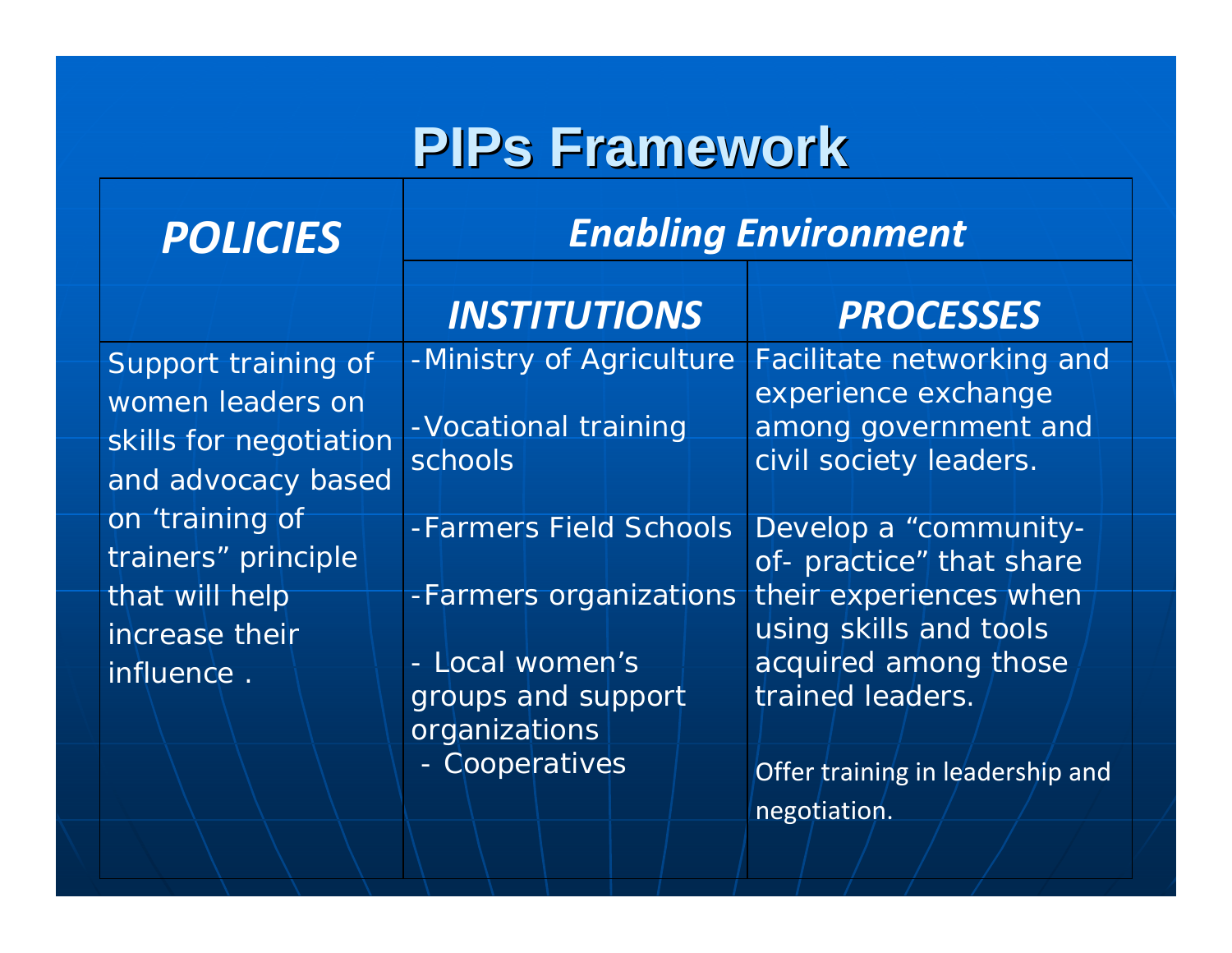### **PIPs Framework PIPs Framework**

| <b>POLICIES</b>                                                                    | <b>Enabling Environment</b>                         |                                                    |
|------------------------------------------------------------------------------------|-----------------------------------------------------|----------------------------------------------------|
|                                                                                    | <b>INSTITUTIONS</b>                                 | <b>PROCESSES</b>                                   |
| <b>Empower</b> women<br>farmers to secure                                          | -Farmers<br>organizations                           | Promote transparent land<br>management policies.   |
| their roles in                                                                     | $-NGOS$                                             | Promote knowledge the<br>sharing of good practices |
| management with                                                                    | Land institutions/<br>$\equiv$<br><b>Ministries</b> |                                                    |
| understanding of                                                                   | - women lawyers                                     | women farmers.                                     |
| women's rights and                                                                 | - Ministry of                                       | Facilitate the development<br>of common platforms. |
|                                                                                    | Ministry of<br>Environment                          |                                                    |
| their rights and<br>resource<br>critical<br>politics, legislation,<br>their roles. | associations.<br>Agriculture                        | and scaling up.<br>Facilitate participation of     |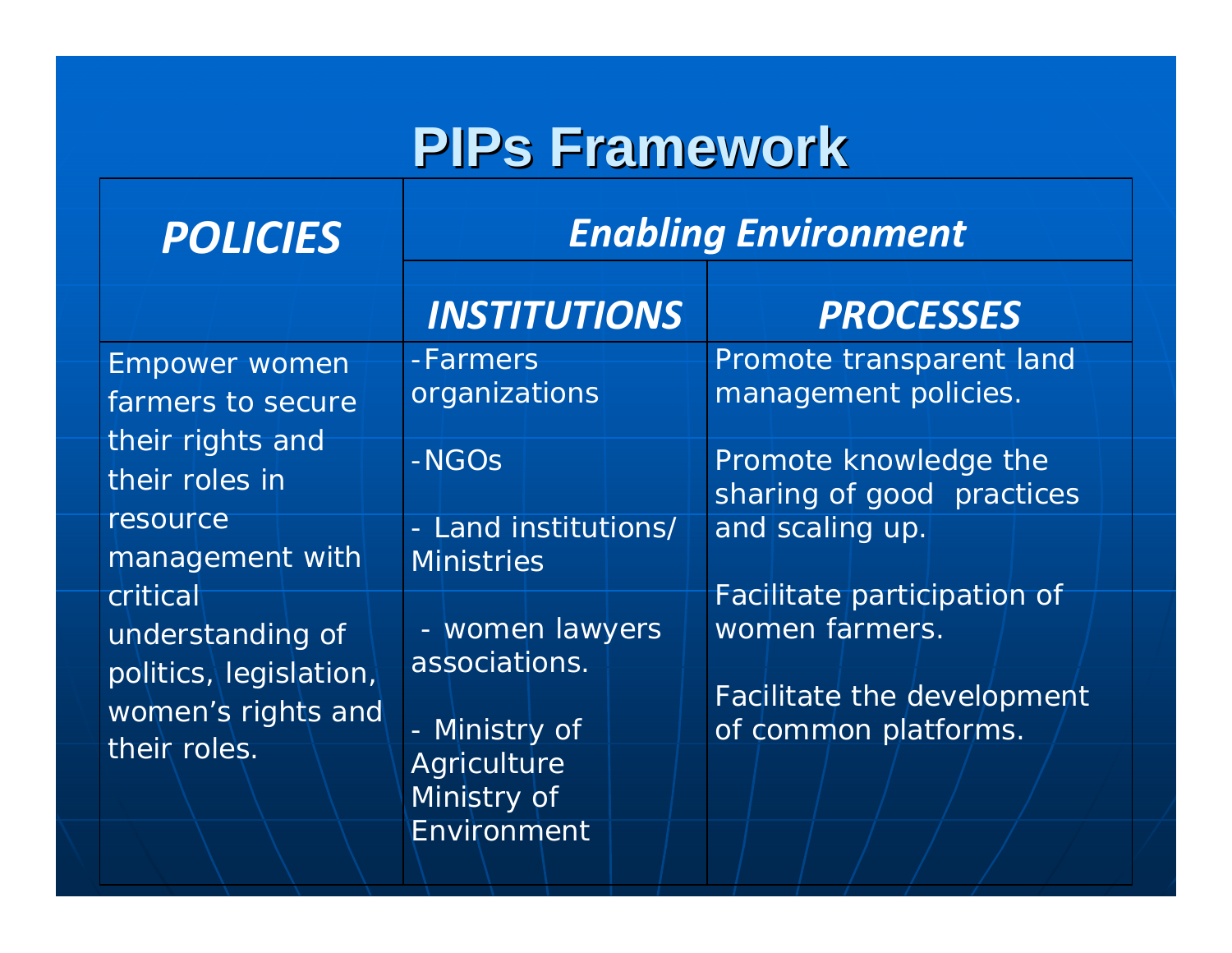#### **Proposals for Implementation and Proposals for Implementation and Follow -up .**

#### **Network of Women Agriculture Ministers and Leaders**

**Rural Women's Leadership Course**